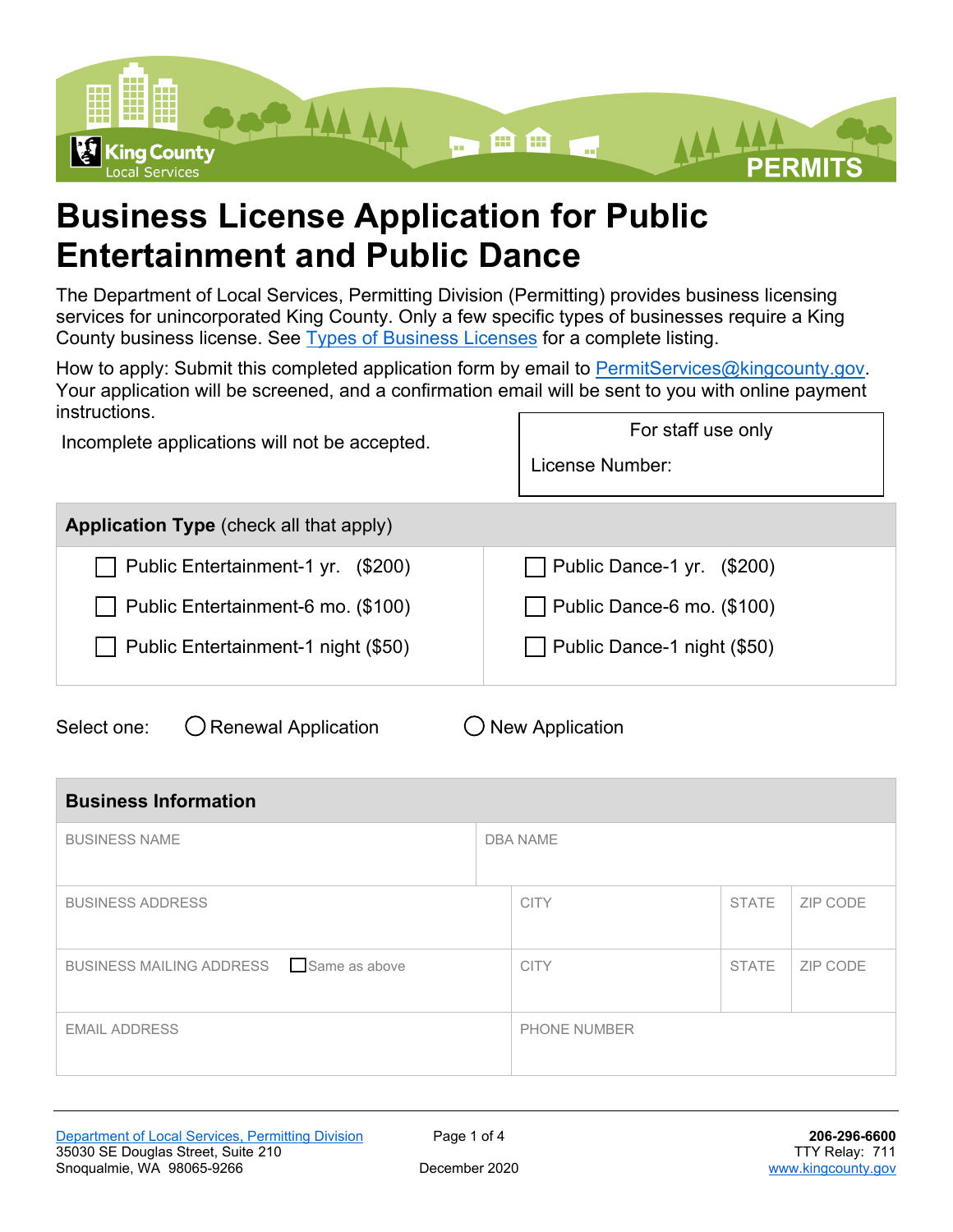## **Business License Application for Public Entertainment and Public Dance,** continued

DESCRIBE THE NATURE OF THE BUSINESS

# **Business License Applicant** FULL NAME **PHONE NUMBER** EMAIL ADDRESS

| <b>MAILING ADDRESS</b>                                   | <b>CITY</b> |     | <b>STATE</b> | ZIP CODE |
|----------------------------------------------------------|-------------|-----|--------------|----------|
| DATE OF BIRTH                                            |             |     |              |          |
| Do you own the business for which you seek this license? |             | Yes |              | )No      |
| If No, relation to business:                             |             |     |              |          |

#### **Property Information**

| Do the applicant/owner/business control persons/partners $\bigcirc$ own, $\bigcirc$ rent, or $\bigcirc$ lease the<br>premises? |
|--------------------------------------------------------------------------------------------------------------------------------|
| If not the owner, provide the owners name:                                                                                     |

Select one:  $\bigcirc$  Sole Ownership (Applicant listed above)  $\bigcirc$  Partnership  $\bigcirc$  Corporation

# **Other Owner, Partner or Officer Information** FULL NAME TITLE DATE OF BIRTH PLACE OF BIRTH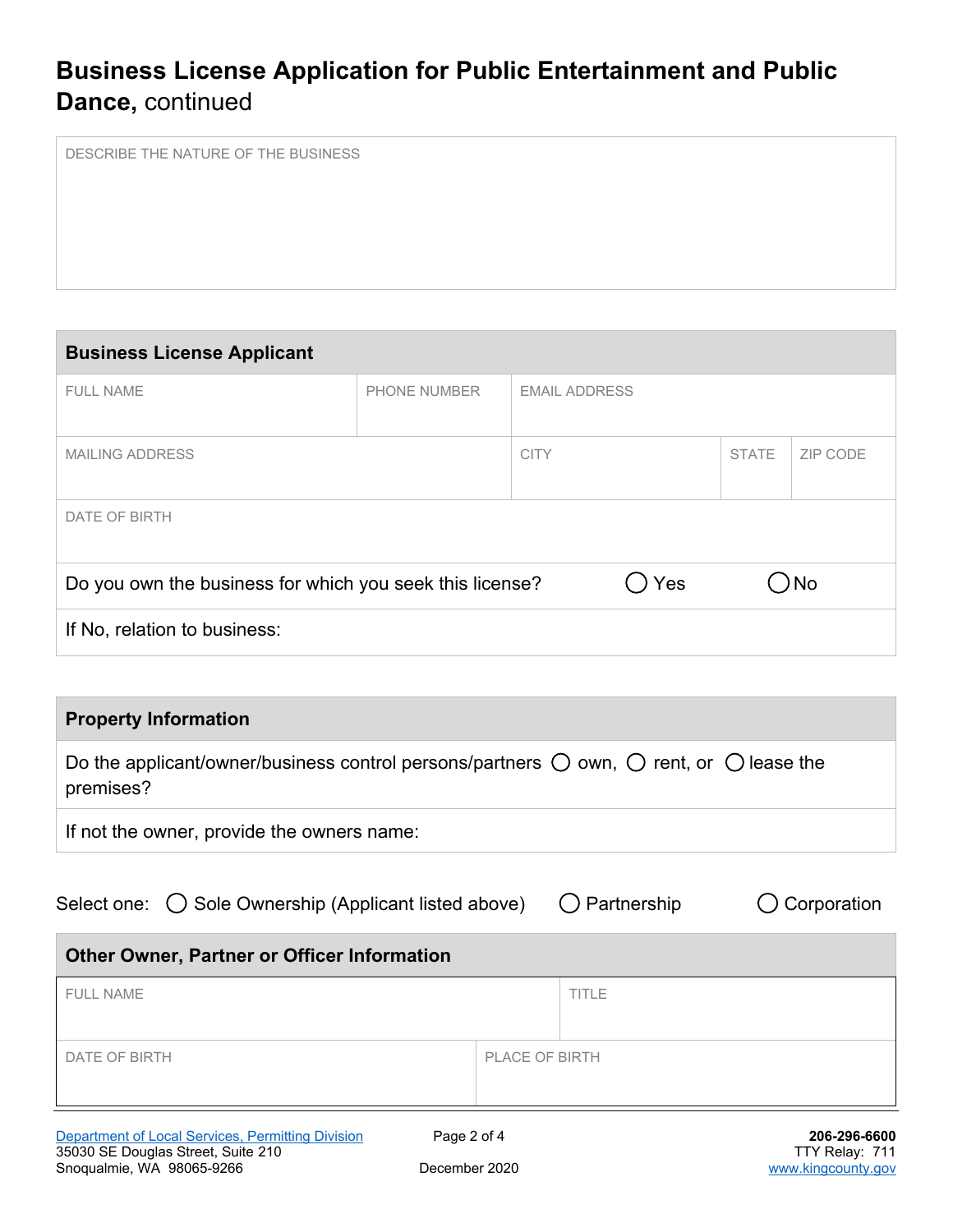## **Business License Application for Public Entertainment and Public Dance,** continued

| <b>FULL NAME</b>                |                | <b>TITLE</b>   |
|---------------------------------|----------------|----------------|
| DATE OF BIRTH                   | PLACE OF BIRTH |                |
| FULL NAME                       |                | TITLE          |
| DATE OF BIRTH                   |                | PLACE OF BIRTH |
| FULL NAME                       |                | <b>TITLE</b>   |
| PLACE OF BIRTH<br>DATE OF BIRTH |                |                |

| Information for Other Applicants Who Will Share in the Profit/Loss of this Business |                |              |  |
|-------------------------------------------------------------------------------------|----------------|--------------|--|
| <b>FULL NAME</b>                                                                    |                | <b>TITLE</b> |  |
| DATE OF BIRTH                                                                       | PLACE OF BIRTH |              |  |
| <b>FULL NAME</b>                                                                    |                | <b>TITLE</b> |  |
| DATE OF BIRTH                                                                       | PLACE OF BIRTH |              |  |

| Has the applicant or any other individual who will share in the<br>$()$ Yes<br>$()$ No<br>profit/loss of this business been previously licensed by King<br>County under this or any other name?<br>If Yes, Name/Year/Location: | Information for Other Applicants Who Will Share in the Profit/Loss of this Business |  |  |  |
|--------------------------------------------------------------------------------------------------------------------------------------------------------------------------------------------------------------------------------|-------------------------------------------------------------------------------------|--|--|--|
|                                                                                                                                                                                                                                |                                                                                     |  |  |  |
|                                                                                                                                                                                                                                |                                                                                     |  |  |  |